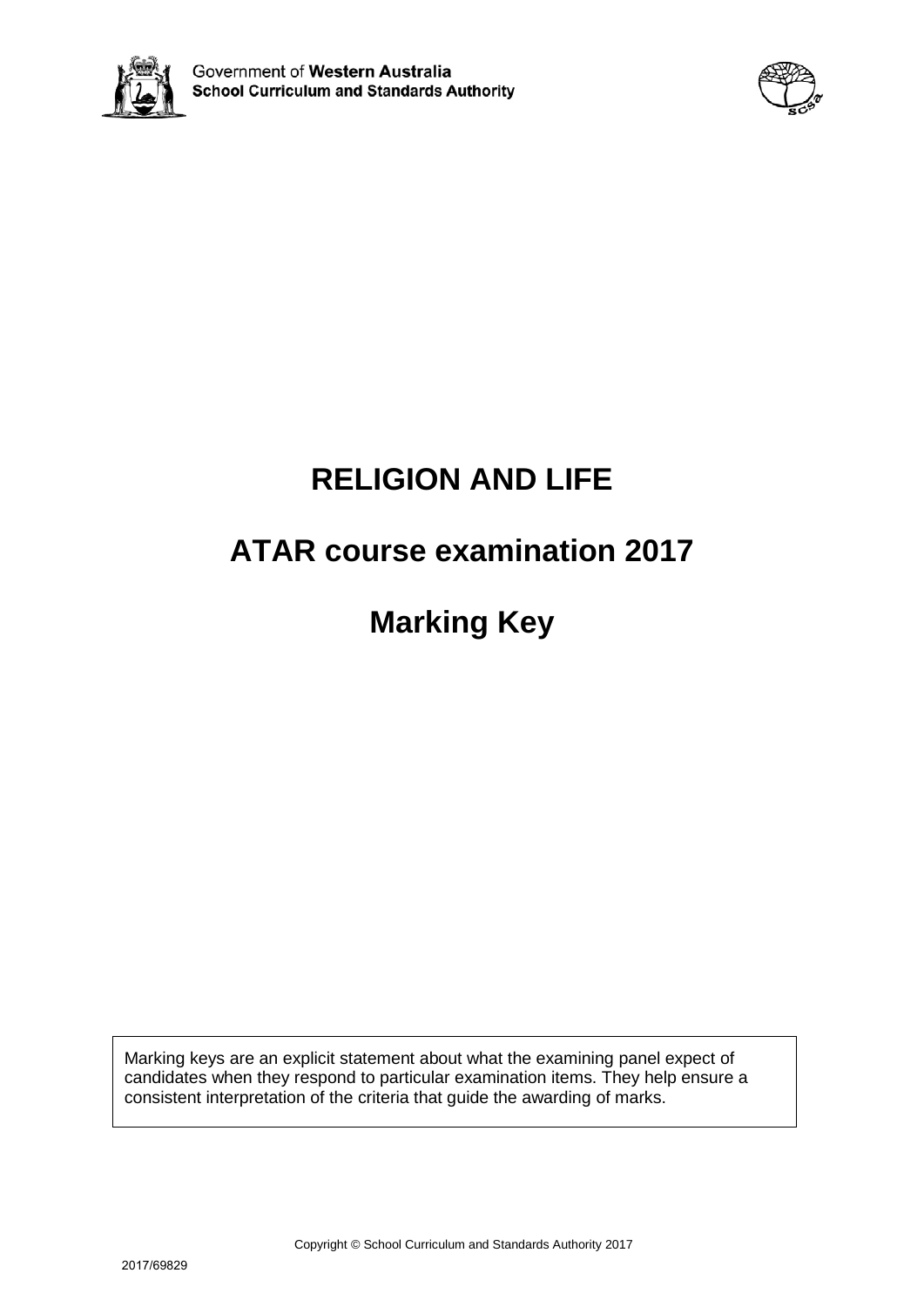#### **Section One: Source analysis 40% (63 Marks)**

### **Question 1 (15 marks)**

(a) Comment on the level of environmental concern indicated in the *Australian Survey of Social Attitudes, 2012.* Support your comments with data from Source 1A. (2 marks)

| <b>Description</b>                                                                                                                                                              | <b>Marks</b> |
|---------------------------------------------------------------------------------------------------------------------------------------------------------------------------------|--------------|
| Provides valid comment on the level of environmental concern indicated.                                                                                                         |              |
| Supports comment with data from Source 1A.                                                                                                                                      |              |
| Total                                                                                                                                                                           |              |
| Answers could include:                                                                                                                                                          |              |
| Christians show slightly less concern for protecting the environment than those<br>$\bullet$<br>with no religion, 57% of Christians are concerned or very concerned compared to |              |
| 66% of those with no religion.                                                                                                                                                  |              |

(b) Comment on the willingness to make sacrifices to protect the environment indicated in the *Australian Survey of Social Attitudes, 2012*. Support your comments with data from Source 1B. (2 marks)

| <b>Description</b>                                                                             | <b>Marks</b> |
|------------------------------------------------------------------------------------------------|--------------|
| Provides valid comment on the willingness to make sacrifices to protect                        |              |
| the environment indicated.                                                                     |              |
| Supports comment with data from Source 1B.                                                     |              |
| Total                                                                                          | 2            |
| Answers could include:                                                                         |              |
| Christians are less willing to make sacrifices to protect the environment. 35% of<br>$\bullet$ |              |
| Christians are willing to pay much higher prices compared to 48% of those with no              |              |
| religion and 43% of those from other religions.                                                |              |

(c) Discuss the extent to which the data in Sources 1A and 1B support the view presented in Source 1C. (5 marks)

| <b>Description</b>                                                                                                                   | Marks |
|--------------------------------------------------------------------------------------------------------------------------------------|-------|
| Discusses the extent to which the data in Sources 1A and 1B support the<br>view presented in Source 1C.                              |       |
| Outlines the extent to which the data in Sources 1A and 1B support the<br>view presented in Source 1C.                               |       |
| Provides some relevant points about the extent to which the data in<br>Sources 1A and/or 1B support the view presented in Source 1C. |       |
| Makes general comments about Sources 1A and/or 1B and the view<br>presented in 1C.                                                   |       |
| Identifies the view presented in 1C.                                                                                                 |       |
| ntar                                                                                                                                 |       |
| Answers could include:                                                                                                               |       |

- Source 1A 'No religion' had higher levels of concerned or very concerned (66%) to Christian (57%). Source 1B – 'No religion' is prepared to pay much higher prices and pay much higher taxes than religious people
- Source 1C indicates that concern about climate change and taking action on these concerns is important for religious people.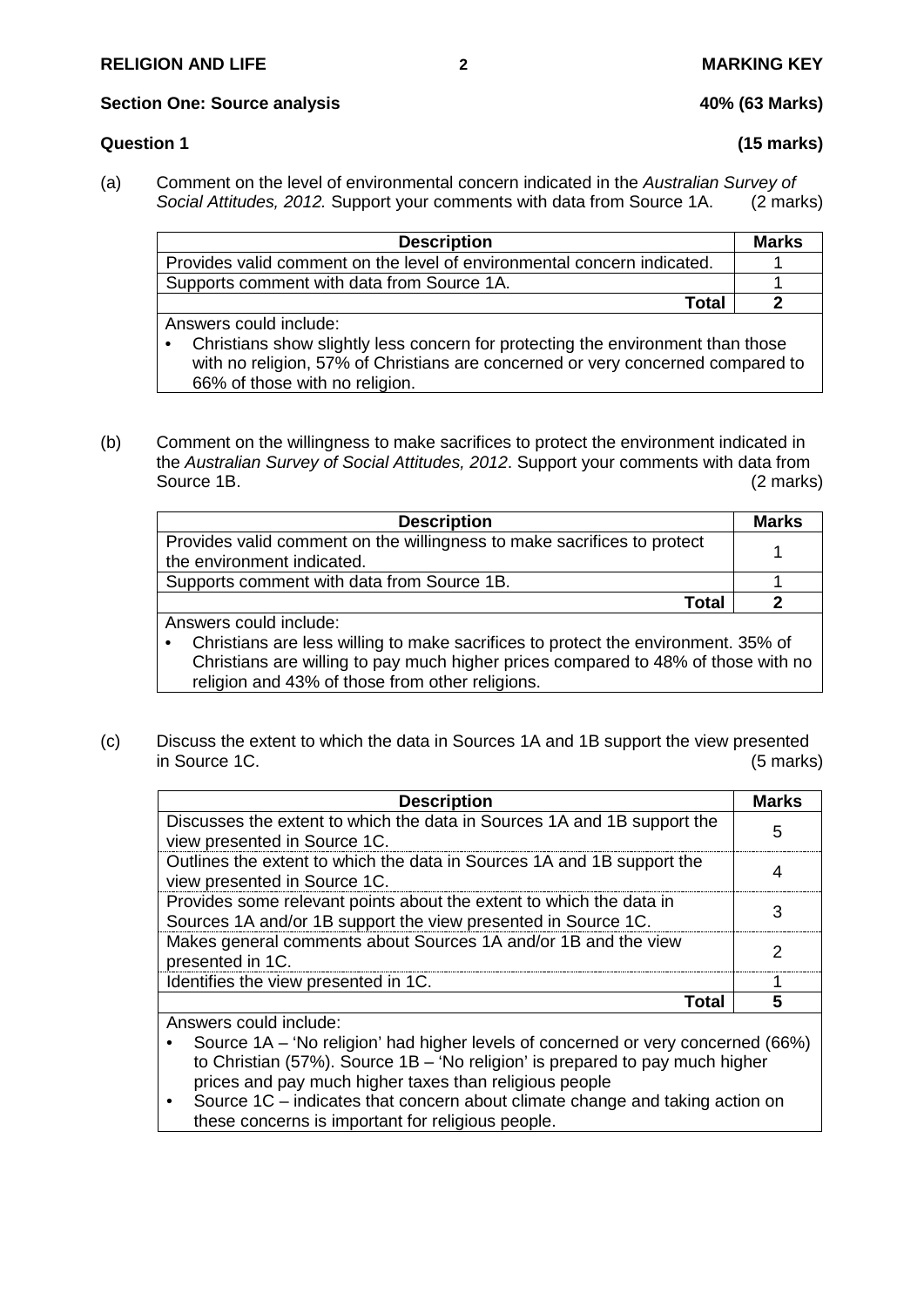#### **RELIGION AND LIFE 3 MARKING KEY**

- (d) A researcher would like to investigate the relationship of religion to the environment. Outline a research plan by completing the following steps.
	- (i) Construct a question to guide this investigation. (1 mark)

| <b>Description</b>                                                                                               | Marks |
|------------------------------------------------------------------------------------------------------------------|-------|
| Constructs a question that is open-ended and that relates to the<br>relationship of religion to the environment. |       |
| Total                                                                                                            |       |
| Answers could include:                                                                                           |       |
| 'To what extent do religious teachings support care for the environment?'                                        |       |

(ii) Identify **two** ways in which the researcher might gather information for this research. (2 marks)

| <b>Description</b>                                                                         |       | <b>Marks</b> |
|--------------------------------------------------------------------------------------------|-------|--------------|
| Identifies two ways in which the researcher might gather<br>information for this research. |       | $1 - 2$      |
|                                                                                            | Total |              |
| Answers could include:<br>examine the teachings of particular religions                    |       |              |

- survey of religious adherents
- collection of data from religious agencies who work for the environment.
- (iii) Outline **one** factor to be considered when analysing sources. (1 mark)

| <b>Description</b>                                           | <b>Marks</b> |
|--------------------------------------------------------------|--------------|
| Outlines one factor to be considered when analysing sources. |              |
| Total                                                        |              |
| Answers could include:                                       |              |
| ethical considerations                                       |              |
| origin, purpose and/or context of sources                    |              |
| reliability, usefulness and contestable nature of sources    |              |
| different interpretations and points of view.                |              |

(iv) Justify **one** method that might be used to communicate the results of this investigation.

| <b>Description</b>                                                                                                                                                                                                      | <b>Marks</b> |
|-------------------------------------------------------------------------------------------------------------------------------------------------------------------------------------------------------------------------|--------------|
| Justifies the method that might be used to communicate the<br>results of this investigation.                                                                                                                            | 2            |
| Identifies one method that might be used to communicate the<br>results of this investigation.                                                                                                                           |              |
| Total                                                                                                                                                                                                                   | 2            |
| Answers could include:<br>a formal report as this will be useful to religious groups attempting to<br>respond to issues<br>an infographic as this will be useful to ordinary people attempting to<br>respond to issues. |              |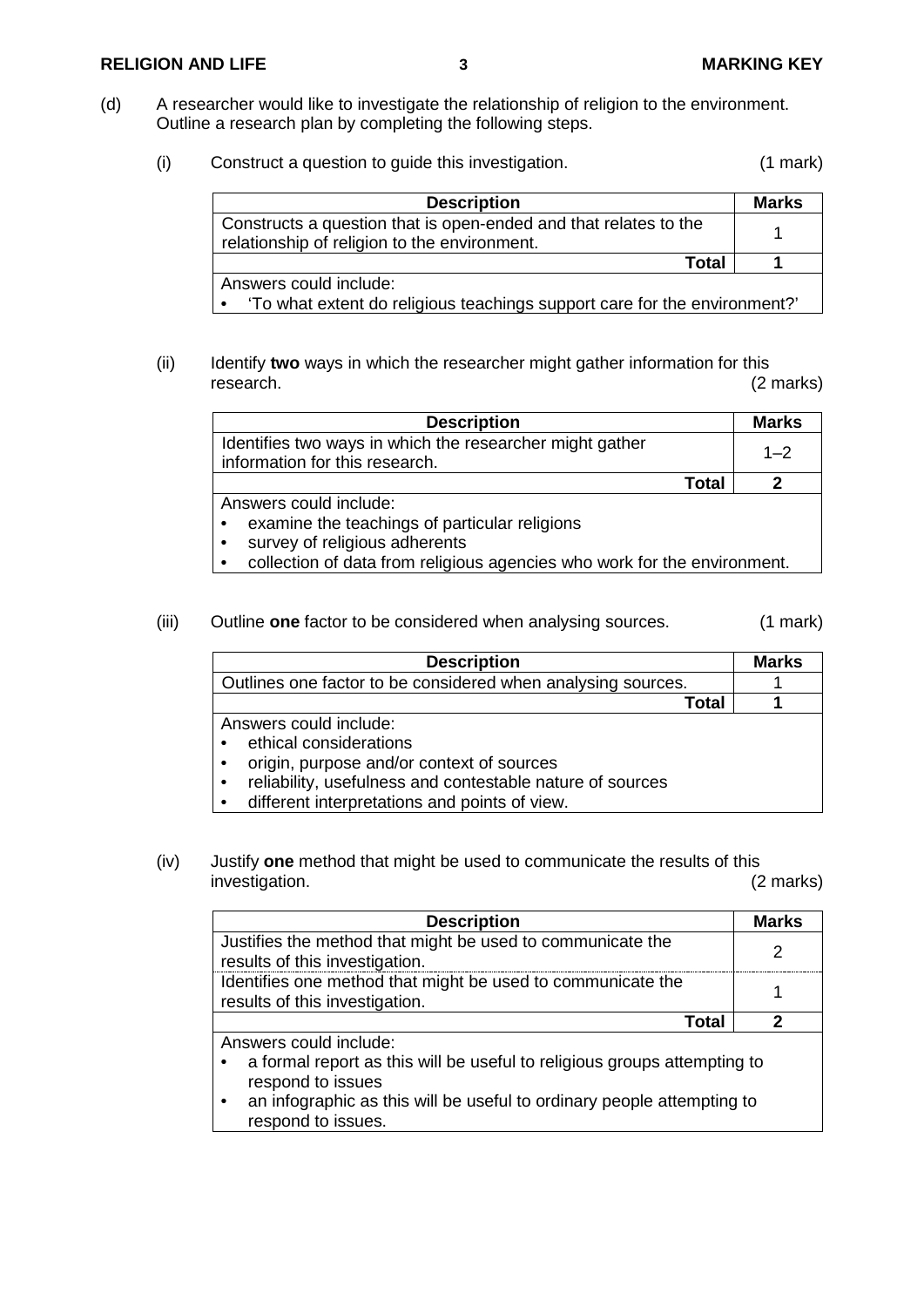### **RELIGION AND LIFE 4 MARKING KEY**

### **Question 2 (17 marks)**

(a) Identify **one** similarity and **one** difference between the context in which the religious festival of Hanukkah originated and society today.

| <b>Description</b>                                                                                                                                                                                                                        | <b>Marks</b> |
|-------------------------------------------------------------------------------------------------------------------------------------------------------------------------------------------------------------------------------------------|--------------|
| Identifies one similarity between the context in which the religious festival<br>of Hanukkah originated and society today.                                                                                                                |              |
| <b>Subtotal</b>                                                                                                                                                                                                                           |              |
| Identifies one difference between the context in which the religious<br>festival of Hanukkah originated and society today.                                                                                                                |              |
| <b>Subtotal</b>                                                                                                                                                                                                                           |              |
| <b>Overall total</b>                                                                                                                                                                                                                      |              |
| Answers could include:                                                                                                                                                                                                                    |              |
| $\mathcal{L}(\mathcal{A})$ . The contract of the contract of the contract of the contract of the contract of the contract of the contract of the contract of the contract of the contract of the contract of the contract of the contract |              |

- a similarity is that in some regions of the world a majority or more powerful culture/religion oppresses a smaller religion, e.g. the Christian community in Iraq, one of the oldest in the world, has been driven out, and the Yazidis, members of an ancient religious group, have been threatened with genocide
- a difference is today religious liberty is enshrined as Article 18 in the *United Nations Universal Declaration of Human Rights*.
- (b) Outline the significance of John Plamenatz's view regarding the importance of faith as a way of protecting freedom. (3 marks)

| <b>Description</b>                                                                            | <b>Marks</b> |
|-----------------------------------------------------------------------------------------------|--------------|
| Outlines the significance of John Plamenatz's view regarding the                              | 3            |
| importance of faith as a way of protecting freedom.                                           |              |
| Makes general comments on the significance of John Plamenatz's view                           | 2            |
| regarding the importance of faith as a way of protecting freedom.                             |              |
| Makes superficial comment/s about John Plamenatz's view regarding the                         |              |
| importance of faith as a way of protecting freedom.                                           |              |
| <b>Total</b>                                                                                  | 3            |
| Answers could include:                                                                        |              |
| 'Faith is the most important thing; therefore everyone should honour the one true<br>٠        |              |
| faith' to the belief that, 'Faith is the most important thing; therefore everyone             |              |
| should be free to honour his or her own faith.'                                               |              |
| this meant that people of all faiths were guaranteed that whichever religion was<br>$\bullet$ |              |
| dominant, he or she would still be free to obey their own call of conscience.                 |              |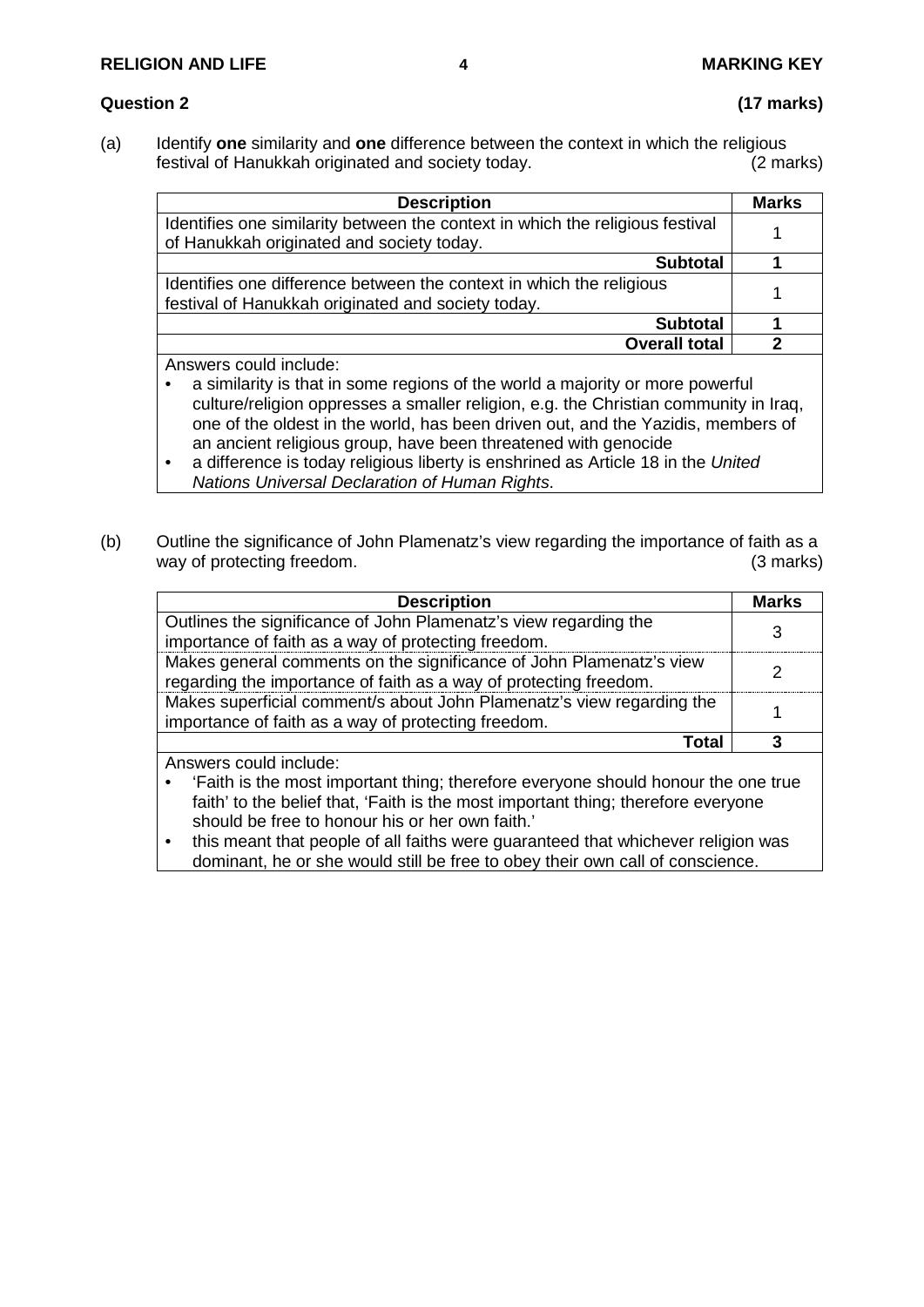(c) Explain the importance of the religious festival of Hanukkah in relation to freedom. (5 marks)

| <b>Description</b>                                                                                      | <b>Marks</b> |
|---------------------------------------------------------------------------------------------------------|--------------|
| Explains the importance of the religious festival of Hanukkah in relation to<br>freedom.                |              |
| Explains in some detail the importance of the religious festival of<br>Hanukkah in relation to freedom. |              |
| Makes some relevant comments about the religious festival of Hanukkah<br>in relation to freedom.        |              |
| Makes general statements about Hanukkah and freedom.                                                    |              |
| Makes superficial comments about Hanukkah and freedom.                                                  |              |
|                                                                                                         |              |

(d) Consider Source 2 and your learning. Explain how religious beliefs, teachings, rituals or practices can help people in their search for freedom.

| <b>Description</b>                                                                                                                    | <b>Marks</b> |
|---------------------------------------------------------------------------------------------------------------------------------------|--------------|
| Explanation                                                                                                                           |              |
| Explains how religious beliefs, teachings, rituals or practices can help                                                              |              |
| people in their search for freedom.                                                                                                   |              |
| Describes how religious beliefs, teachings, rituals or practices can help<br>people in their search for freedom.                      | 6            |
| Provides relevant points about how religious beliefs, teachings, rituals or<br>practices can help people in their search for freedom. | 5            |
| Identifies some ways religious beliefs, teachings, rituals or practices can<br>help people in their search for freedom.               |              |
| Makes general comments about religious beliefs, teachings, rituals or<br>practices and the search for freedom.                        | 3            |
| Makes superficial comments about a religious belief, teaching, ritual or<br>practice and the search for freedom.                      | 2            |
| Identifies a religious belief, teaching, ritual or practice.                                                                          |              |
| Total                                                                                                                                 |              |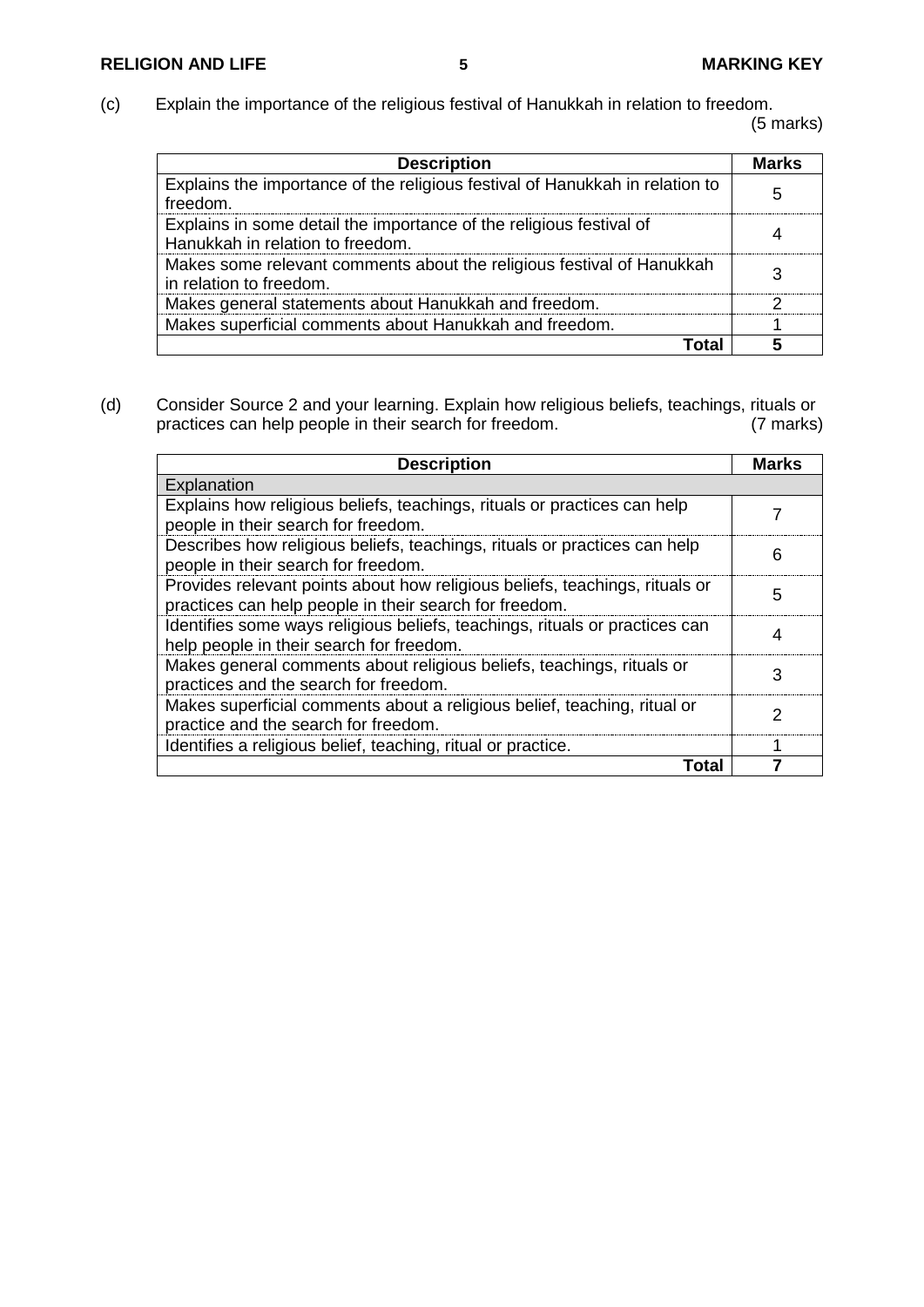### **RELIGION AND LIFE 6 MARKING KEY**

### **Question 3 (16 marks)**

(a) Summarise what influenced the development of the religion Islam, according to<br>Source 3A. (3 marks) Source 3A. (3 marks)

| <b>Description</b>                                                                                                             | <b>Marks</b> |
|--------------------------------------------------------------------------------------------------------------------------------|--------------|
| Summarises what influenced the development of the religion Islam,<br>according to Source 3A.                                   |              |
| Identifies relevant factor/s that influenced the development of the religion<br>Islam, according to Source 3A.                 |              |
| Makes superficial comments about the development of the religion Islam,<br>according to Source 3A.                             |              |
| Total                                                                                                                          |              |
| Answers could include:<br>a focus not only on faith but also on knowledge, reason and justice<br>a focus on rational thinking. |              |

(b) Explain how the religion developed these ideas, according to Source 3A. (3 marks)

| <b>Description</b>                                                                               | <b>Marks</b> |
|--------------------------------------------------------------------------------------------------|--------------|
| Explains how the religion developed these ideas, according to Source 3A.                         |              |
| Identifies relevant ways in which the religion developed these ideas,<br>according to Source 3A. |              |
| Makes superficial comments about how the religion developed these<br>ideas.                      |              |
| Total                                                                                            |              |
| Answers could include:                                                                           |              |

• condemnation of senseless imitation

- seeing, hearing, listening, encountering, responding, reacting, contemplating and then drawing the appropriate practical conclusions
- questioning rather than answering
- the challenge to produce evidence for religious beliefs as a concrete test of mind.
- (c) Outline the model of development in religious thought presented in the interview in Source 3B. (3 marks)

| <b>Description</b>                                                                                                           | <b>Marks</b> |
|------------------------------------------------------------------------------------------------------------------------------|--------------|
| Outlines the model of development in religious thought presented in the<br>interview in Source 3B.                           |              |
| Makes some relevant comments about the model of development in<br>religious thought presented in the interview in Source 3B. |              |
| Identifies an aspect of the model of development in religious thought<br>presented in the interview in Source 3B.            |              |
| ב לה                                                                                                                         |              |

Answers could include:

- it is a set of comparisons, contrasts and correlations regarding four sources of theological content
- its sources are fluid, historically conditioned and particular to the interpretive rules of individuals and traditions
- not scientific in a narrow material sense
- it is logical but also a creative and sometimes artistic enterprise.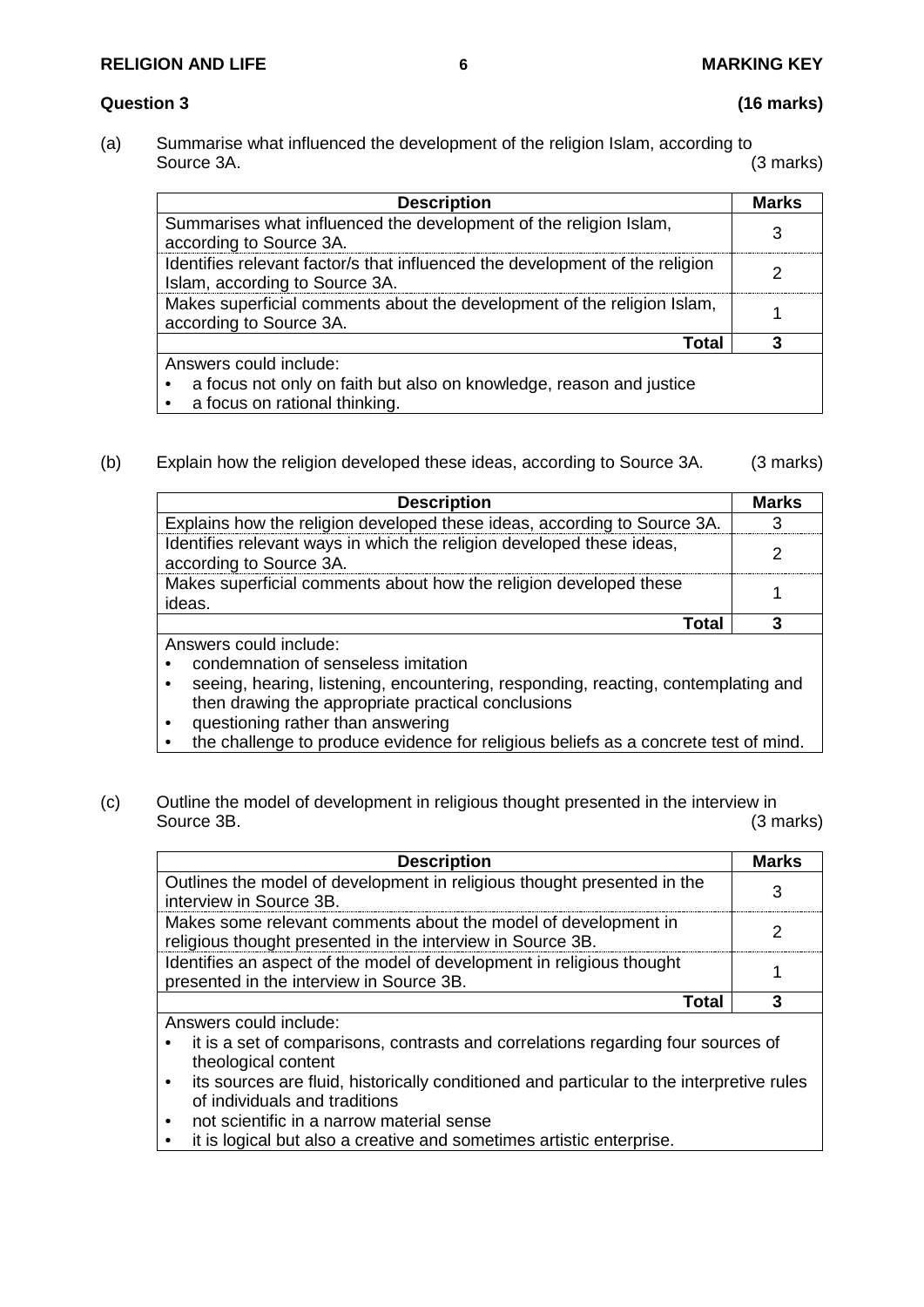(d) Consider Sources 3A and 3B and your own learning. Explain how and why a particular religion develops and expresses its beliefs. (7 marks)

| <b>Description</b>                                                                                           | Marks |
|--------------------------------------------------------------------------------------------------------------|-------|
| Explains in detail how and why a particular religion develops and<br>expresses its beliefs.                  |       |
| Explains in some detail how and why a particular religion develops and<br>expresses its beliefs.             | 6     |
| Describes how and why a particular religion develops and expresses its<br>beliefs.                           | 5     |
| Outlines how and why a particular religion develops and expresses its<br>beliefs.                            |       |
| Provides some relevant points about how and why a particular religion<br>develops and expresses its beliefs. | 3     |
| Provides a general overview of how and/or why a particular religion<br>develops and expresses its beliefs.   | 2     |
| Makes superficial comments about how and/or why a particular religion<br>develops and expresses its beliefs. |       |
| Total                                                                                                        |       |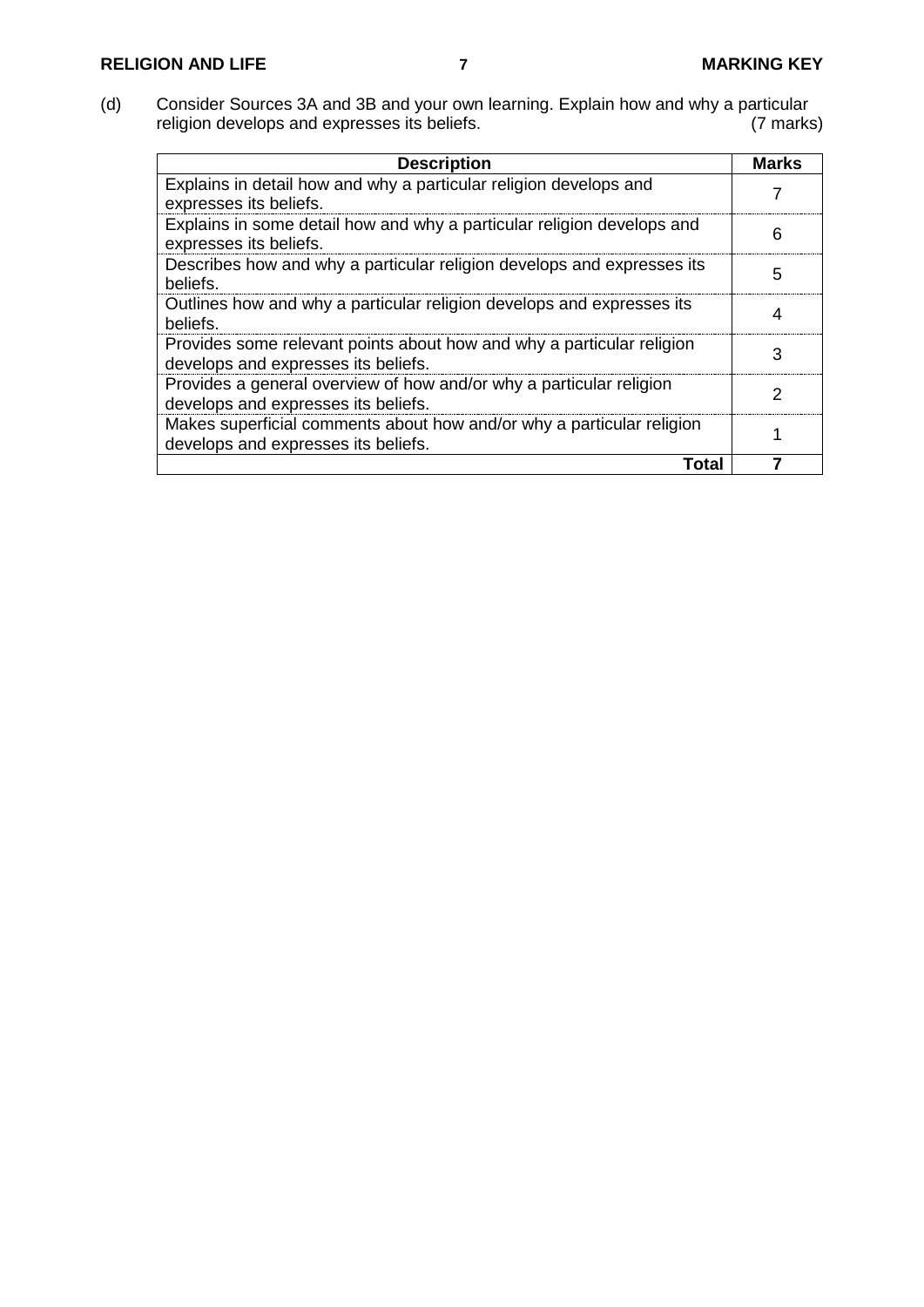### **RELIGION AND LIFE 8 MARKING KEY**

#### **Question 4 (15 marks)**

(a) Drawing on Source 4A, outline the way in which Usman Khawaja integrates religion into his life. (3 marks)

| <b>Description</b>                                                                                                           | <b>Marks</b> |
|------------------------------------------------------------------------------------------------------------------------------|--------------|
| Drawing on Source 4A, outlines the way in which Usman Khawaja<br>integrates religion into his life.                          |              |
| Makes some relevant comments about the way in which Usman Khawaja<br>integrates religion into his life; refers to Source 4A. |              |
| Makes superficial comments about the way in which Usman Khawaja<br>integrates religion into his life.                        |              |
| Total                                                                                                                        |              |
| Answers could include:<br>the use of prayer                                                                                  |              |

- 'I do my best and I try to be grateful for the good things that come and take bad things in my stride.'
- faith as a source of comfort during difficult times.
- (b) With reference to Source 4B, outline what has influenced Miriam-Rose Ungunmerr's experience of religion. experience of religion.

| <b>Description</b>                                                      | <b>Marks</b> |
|-------------------------------------------------------------------------|--------------|
| With reference to Source 4B, outlines what has influenced               |              |
| Miriam-Rose Ungunmerr's experience of religion.                         |              |
| Makes some relevant comments about what has influenced                  |              |
| Miriam-Rose Ungunmerr's experience of religion; refers to Source 4B.    |              |
| Makes superficial comments about what has influenced                    |              |
| Miriam-Rose Ungunmerr's experience of religion.                         |              |
| Total                                                                   |              |
| Answers could include:                                                  |              |
| most important aspect of my spiritual life                              |              |
| greatest gift we (Aboriginal people) can give to our fellow Australians |              |

- dadirri, like what you call 'contemplation'
- in our Aboriginal way, we learnt to listen from our earliest days
- the sound of Deep calling to Deep. The sound is the word of God Jesus.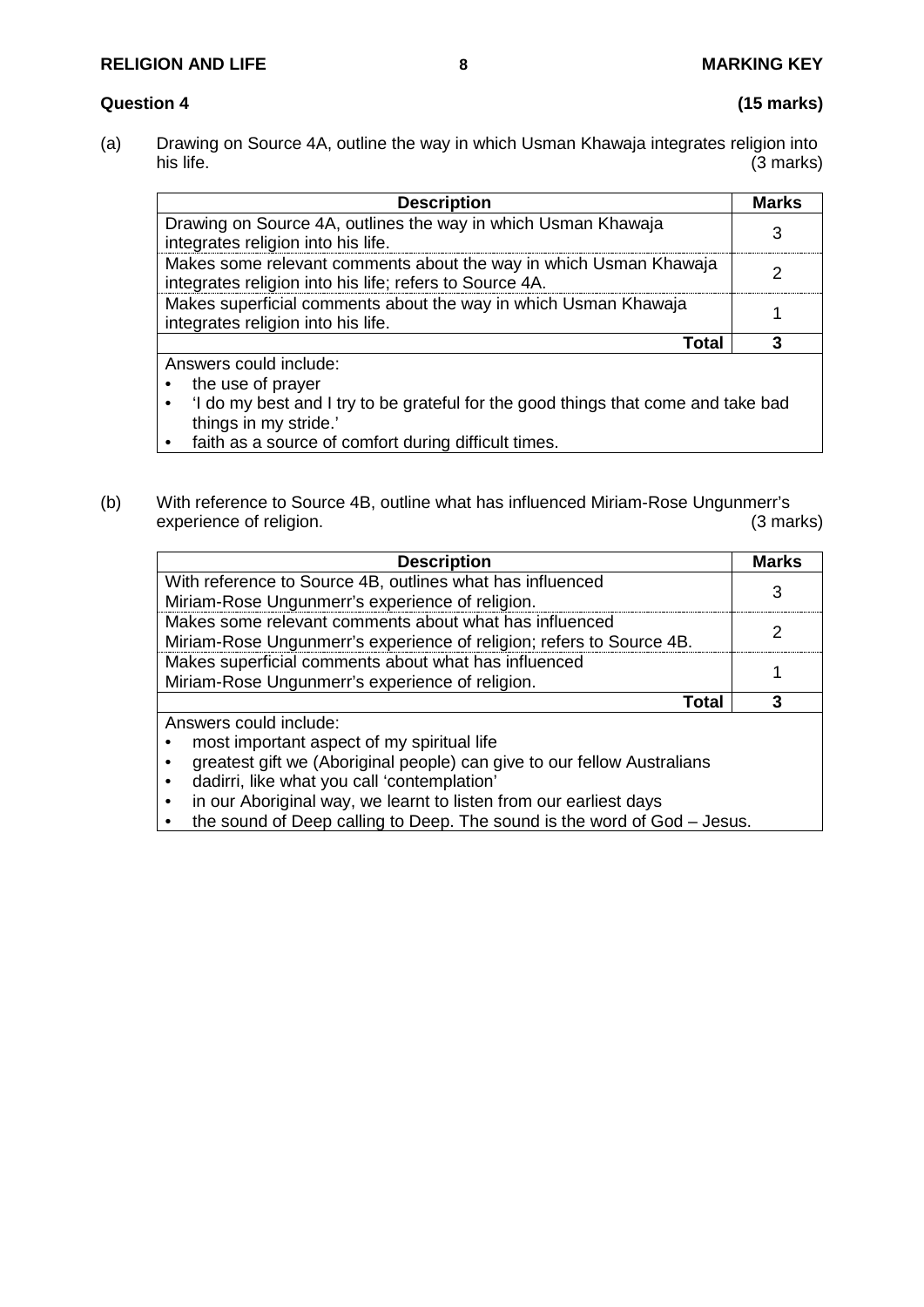### **RELIGION AND LIFE 9 MARKING KEY**

(c) Select another significant religious person. Compare the interplay between the life of this person, their context and their search for meaning with the person focused on in Source 4A **or** Source 4B. (9 marks)

| <b>Description</b>                                                          | <b>Marks</b>  |
|-----------------------------------------------------------------------------|---------------|
| Significant religious person                                                |               |
| Explains the interplay between the life of a significant religious person,  | 5             |
| their context and their search for meaning.                                 |               |
| Describes the interplay between the life of a significant religious person, | 4             |
| their context and their search for meaning.                                 |               |
| Provides relevant comments about the interplay between the life of a        | 3             |
| significant religious person, their context and their search for meaning.   |               |
| Identifies some links between the life of a significant religious person,   | 2             |
| their context and their search for meaning.                                 |               |
| Makes superficial comments about the life of a significant religious        | 1             |
| person.                                                                     |               |
| <b>Subtotal</b>                                                             | 5             |
| Comparison                                                                  |               |
| Compares the interplay of the life, context and search for meaning of a     | 4             |
| significant religious person to the person focused on in Source 4A or 4B.   |               |
| Makes some relevant comparisons about the interplay of the life, context    |               |
| and search for meaning of a significant religious person and the person     | 3             |
| focused on in Source 4A or 4B.                                              |               |
| Identifies differences or similarities between the life of a significant    | $\mathcal{P}$ |
| religious person and the person focused on in Source 4A or 4B.              |               |
| Makes general comments about the differences or similarities between        |               |
| the life of a significant religious person and the person focused on in     | 1             |
| Source 4A or 4B.                                                            |               |
| <b>Subtotal</b>                                                             | 4             |
| <b>Overall total</b>                                                        | 9             |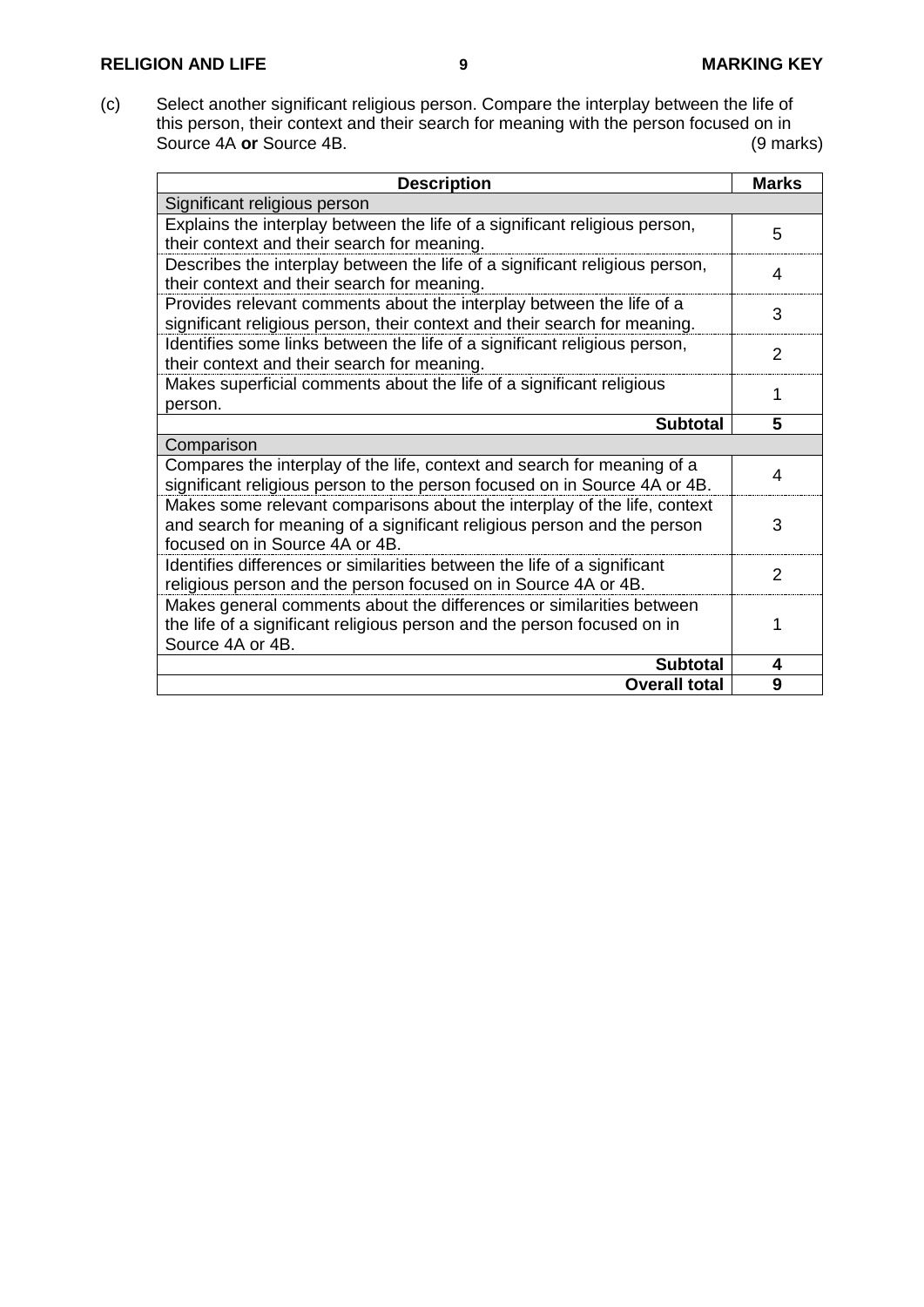### **Question 5 (10 marks)**

### (a) Explain what underpins **one** positive view of religion in society today. (5 marks)

| <b>Description</b>                                                                                   | <b>Marks</b> |
|------------------------------------------------------------------------------------------------------|--------------|
| Explains what underpins one positive view of religion in society today.                              |              |
| Provides some detail about what underpins one positive view of religion in<br>society today.         |              |
| Makes some relevant comments about what underpins one positive view<br>of religion in society today. |              |
| Outlines one positive view of religion in society today.                                             |              |
| Identifies one positive view of religion in society today.                                           |              |
| ั∩tal                                                                                                |              |

### (b) Explain what underpins **one** negative view of religion in society today. (5 marks)

| <b>Description</b>                                                                                   | <b>Marks</b> |
|------------------------------------------------------------------------------------------------------|--------------|
| Explains what underpins one negative view of religion in society today.                              |              |
| Provides some detail about what underpins one negative view of religion<br>in society today.         |              |
| Makes some relevant comments about what underpins one negative view<br>of religion in society today. |              |
| Outlines one negative view of religion in society today.                                             |              |
| Identifies one negative view of religion in society today.                                           |              |
|                                                                                                      |              |

### **Question 6 (8 marks)**

Describe the interplay between a religion and an issue within a particular historical period.

| <b>Description</b>                                                                                                       | <b>Marks</b> |
|--------------------------------------------------------------------------------------------------------------------------|--------------|
| Describes the interplay between a religion and an issue within a particular<br>historical period.                        | 8            |
| Describes some aspects of the interplay between a religion and an issue within a<br>particular historical period.        |              |
| Outlines the interplay between a religion and an issue within a particular<br>historical period.                         | 6            |
| Provides relevant points about the interaction between a religion and an issue<br>within a particular historical period. | 5            |
| Identifies some ways in which a religion responded to an issue within a particular<br>historical period.                 |              |
| Makes general comments about religion and an issue within a particular<br>historical period.                             | 3            |
| Makes superficial comments about religion and an issue within a particular<br>historical period.                         | 2            |
| Identifies an issue within a particular historical period.                                                               |              |
| Total                                                                                                                    | 8            |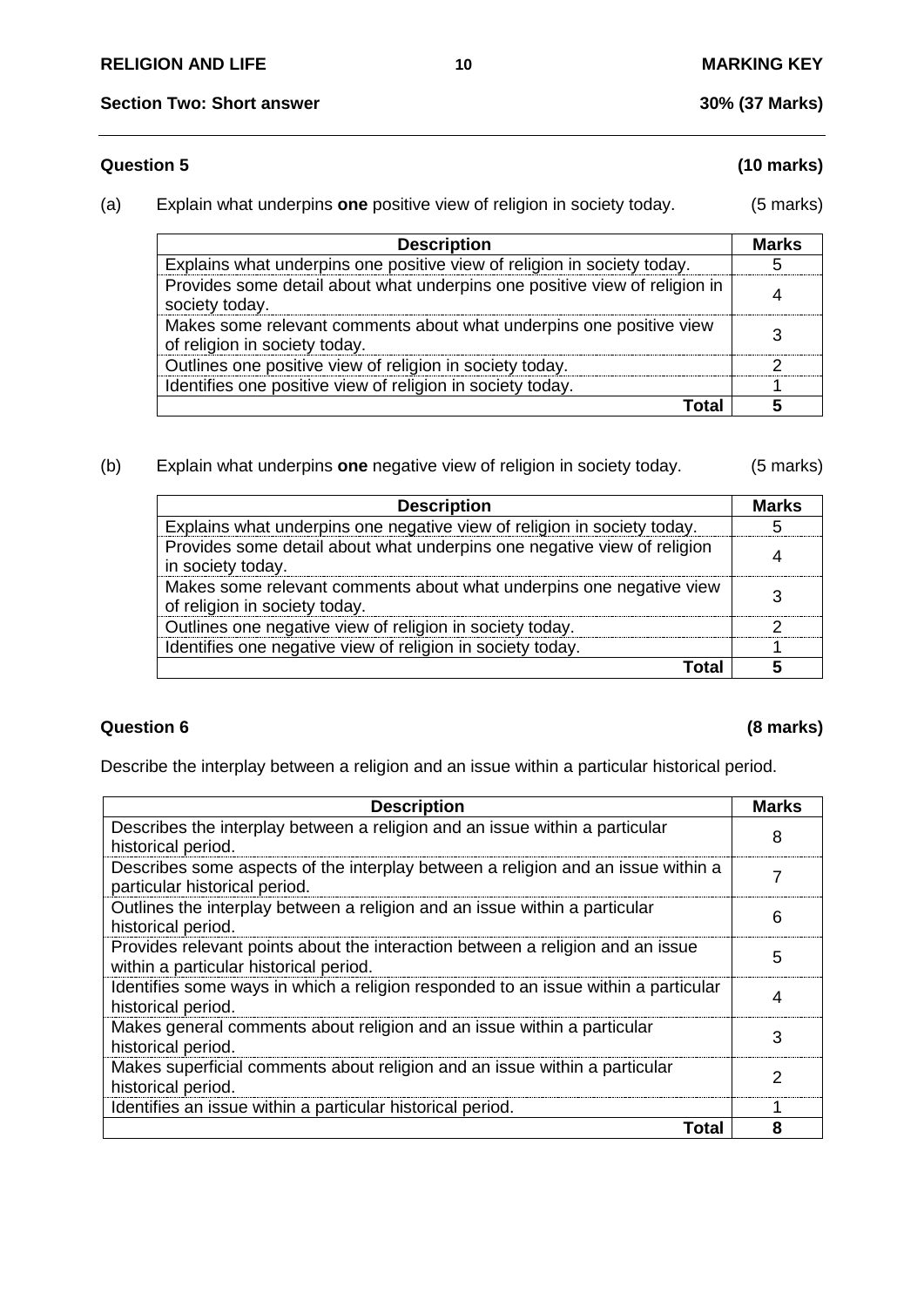### **RELIGION AND LIFE 11 MARKING KEY**

#### **Question 7 (11 marks)**

(a) Summarise the key features of **one** current issue for a particular religion. (3 marks)

| <b>Description</b>                                                                 | Marks |
|------------------------------------------------------------------------------------|-------|
| Summarises the key features of one current issue for a particular religion.        |       |
| Makes some relevant comments about one current issue for a particular<br>religion. |       |
| Makes superficial comments about one current issue for a particular<br>religion.   |       |
| Total                                                                              |       |

(b) Outline **two** beliefs **or** teachings of a religion that are relevant to a current issue.

(4 marks)

| <b>Description</b>                                                                    | <b>Marks</b> |
|---------------------------------------------------------------------------------------|--------------|
| For each of the two relevant beliefs or teachings:                                    |              |
| Outlines a belief or teaching of a religion that is relevant to a current<br>issue.   |              |
| Identifies a belief or teaching of a religion that is relevant to a current<br>issue. |              |
| Total                                                                                 |              |

#### (c) Describe **two** specific responses by a religion to a current issue. (4 marks)

| <b>Description</b>                                               | <b>Marks</b> |
|------------------------------------------------------------------|--------------|
| For each of the two responses:                                   |              |
| Describes a specific response by a religion to a current issue.  |              |
| Identifies a specific response by a religion to a current issue. |              |
| Total                                                            |              |

### **Question 8 (8 marks)**

Explain in detail how **two** factors influenced the development of a religious belief, teaching, ritual **or** practice over time.

| <b>Description</b>                                                                                                                         | Marks |
|--------------------------------------------------------------------------------------------------------------------------------------------|-------|
| For each of the two factors:                                                                                                               |       |
| Explains in detail how the factor has influenced the development of a<br>religious belief, teaching, ritual or practice over time.         |       |
| Provides some detail about how the factor has influenced the<br>development of a religious belief, teaching, ritual or practice over time. |       |
| Provides relevant comments about the development of a religious belief,<br>teaching, ritual or practice over time.                         |       |
| Makes superficial comments about the development of a religious belief,<br>teaching, ritual or practice over time.                         |       |
|                                                                                                                                            |       |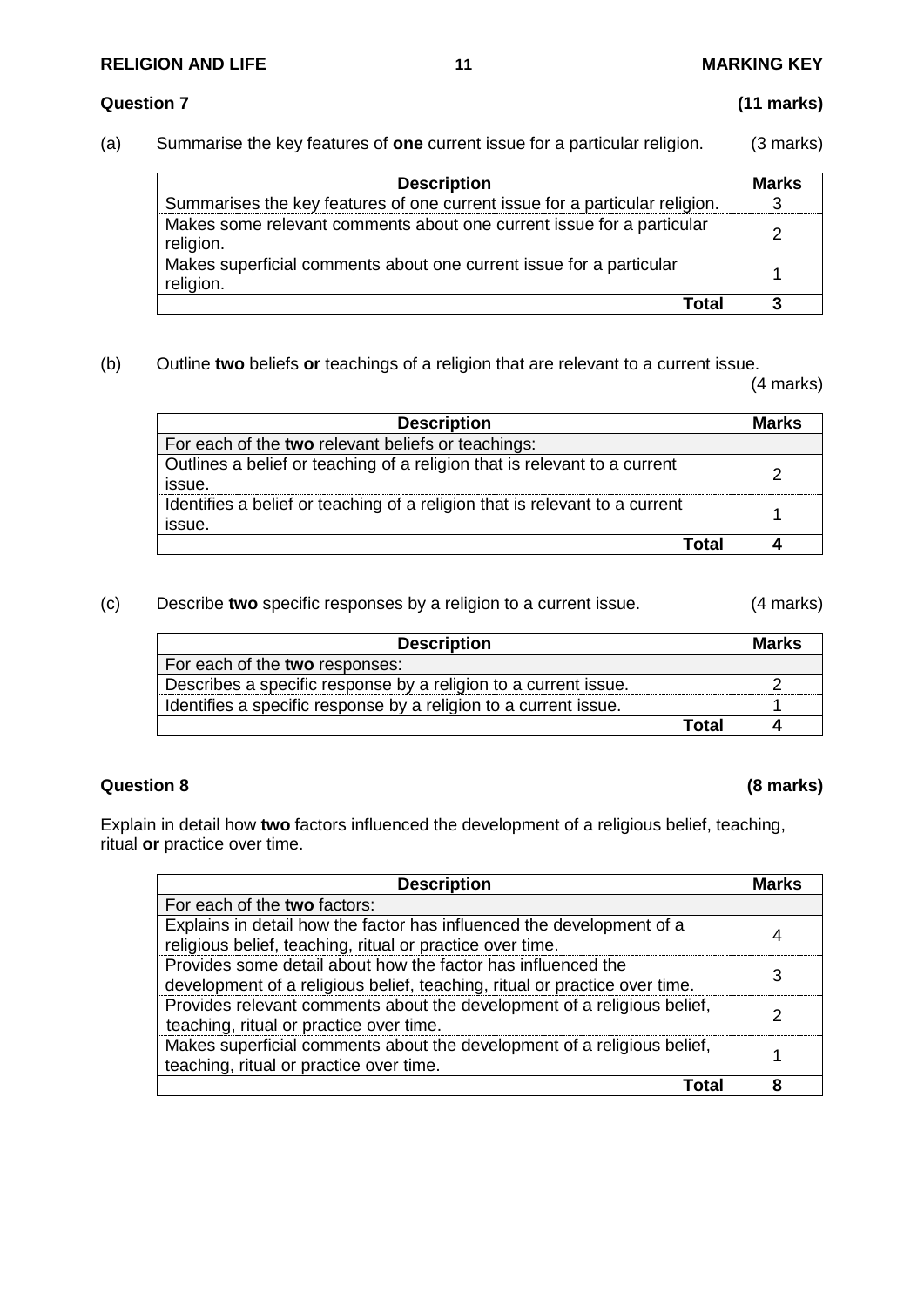## **Question 9 (25 marks)**

Discuss the impact of **three** different social factors on how people interact with religion.

| <b>Description</b>                                                                | <b>Marks</b>   |
|-----------------------------------------------------------------------------------|----------------|
| <b>Criterion 1: Impact of social factors</b>                                      |                |
| For each of the three social factors:                                             |                |
| Explains with insight the impact of the social factor on how people interact with | 4              |
| religion.                                                                         |                |
| Describes the impact of the social factor on how people interact with religion.   |                |
| Outlines the impact of the social factor on people and religion.                  |                |
| Makes general comments about the social factor and religion.                      | 1              |
| <b>Subtotal</b>                                                                   | 12             |
| <b>Criterion 2: Discussion</b>                                                    |                |
| Constructs a sustained, logical and sophisticated discussion which shows a depth  | 5              |
| of understanding in relation to the topic/question.                               |                |
| Constructs a coherent discussion in relation to the topic/question.               | 4              |
| Provides some relevant discussion in relation to the topic/question.              | 3              |
| Makes some relevant statements in relation to the topic/question.                 | $\overline{2}$ |
| Makes generalisations in relation to the topic/question.                          | 1              |
| <b>Subtotal</b>                                                                   | 5              |
| <b>Criterion 3: Evidence</b>                                                      |                |
| Provides convincing evidence to substantiate their discussion.                    | 3              |
| Provides relevant evidence to support their discussion.                           | $\overline{2}$ |
| Provides some relevant evidence for their discussion.                             | 1              |
| <b>Subtotal</b>                                                                   | 3              |
| <b>Criterion 4: Essay structure</b>                                               |                |
| Introduction                                                                      |                |
| Articulates clearly the direction of the essay in terms of the topic/question.    | $\overline{2}$ |
| States the topic/question and indicates some direction for the essay.             | 1              |
| <b>Subtotal</b>                                                                   | $\overline{2}$ |
| <b>Body</b>                                                                       |                |
| Sequences content in well-structured paragraphs.                                  | 1              |
| <b>Subtotal</b>                                                                   | 1              |
| Conclusion                                                                        |                |
| Summarises succinctly the argument/viewpoint with reference to the                | 2              |
| topic/question.                                                                   |                |
| Summarises broadly their response to the topic/question.                          | 1              |
| <b>Subtotal</b>                                                                   | $\overline{2}$ |
| <b>Overall total</b>                                                              | 25             |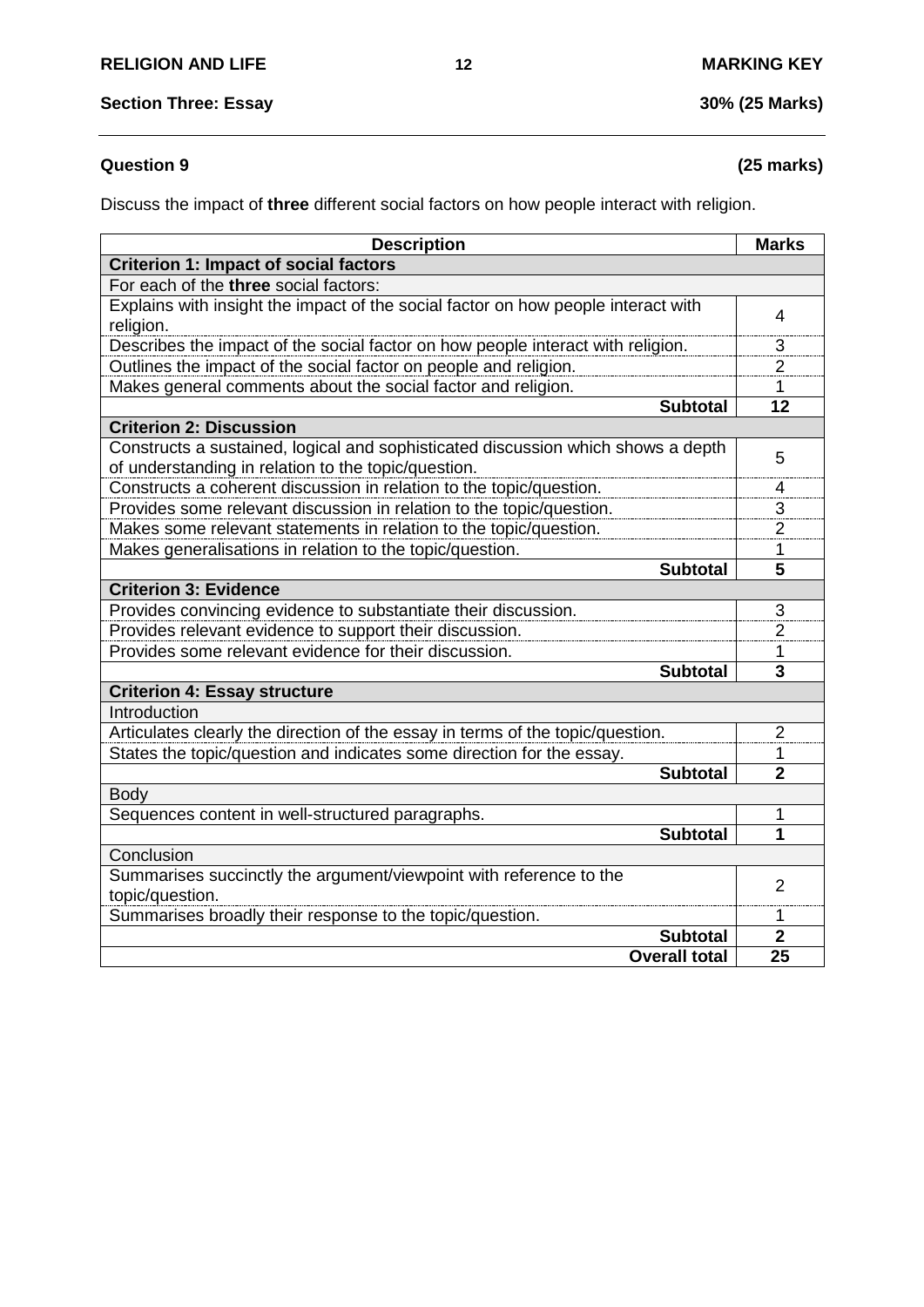## **Question 10 (25 marks)**

Discuss **three** ways in which religion plays a role in the public life of Australia **or** another nation.

| <b>Description</b>                                                                                                                      | <b>Marks</b>            |
|-----------------------------------------------------------------------------------------------------------------------------------------|-------------------------|
| Criterion 1: Ways in which religion plays a role in the public life of Australia or another                                             |                         |
| nation                                                                                                                                  |                         |
| For each of the three ways:                                                                                                             |                         |
| Explains with insight a way religion plays a role in the public life of Australia or<br>another nation.                                 | 4                       |
| Describes a way religion plays a role in the public life of Australia or another<br>nation.                                             |                         |
| Outlines a way religion plays a role in the public life of Australia or another nation.                                                 | 2                       |
| Makes general comments about religion and the public life of Australia or another<br>nation.                                            | 1                       |
| <b>Subtotal</b>                                                                                                                         | 12                      |
| <b>Criterion 2: Discussion</b>                                                                                                          |                         |
| Constructs a sustained, logical and sophisticated discussion which shows a depth<br>of understanding in relation to the topic/question. | 5                       |
| Constructs a coherent discussion in relation to the topic/question.                                                                     | 4                       |
| Provides some relevant discussion in relation to the topic/question.                                                                    | 3                       |
| Makes some relevant statements in relation to the topic/question.                                                                       | $\overline{2}$          |
| Makes generalisations in relation to the topic/question.                                                                                | 1                       |
| <b>Subtotal</b>                                                                                                                         | 5                       |
| <b>Criterion 3: Evidence</b>                                                                                                            |                         |
| Provides convincing evidence to substantiate their discussion.                                                                          | 3                       |
| Provides relevant evidence to support their discussion.                                                                                 | $\overline{2}$          |
| Provides some relevant evidence for their discussion.                                                                                   | 1                       |
| <b>Subtotal</b>                                                                                                                         | $\overline{\mathbf{3}}$ |
| <b>Criterion 4: Essay structure</b>                                                                                                     |                         |
| Introduction                                                                                                                            |                         |
| Articulates clearly the direction of the essay in terms of the topic/question.                                                          | $\overline{2}$          |
| States the topic/question and indicates some direction for the essay.                                                                   | 1                       |
| <b>Subtotal</b>                                                                                                                         | $\overline{2}$          |
| <b>Body</b>                                                                                                                             |                         |
| Sequences content in well-structured paragraphs.                                                                                        | 1                       |
| <b>Subtotal</b>                                                                                                                         | 1                       |
| Conclusion                                                                                                                              |                         |
| Summarises succinctly the argument/viewpoint with reference to the<br>topic/question.                                                   | 2                       |
| Summarises broadly their response to the topic/question.                                                                                | 1                       |
| <b>Subtotal</b>                                                                                                                         | $\overline{2}$          |
| <b>Overall total</b>                                                                                                                    | 25                      |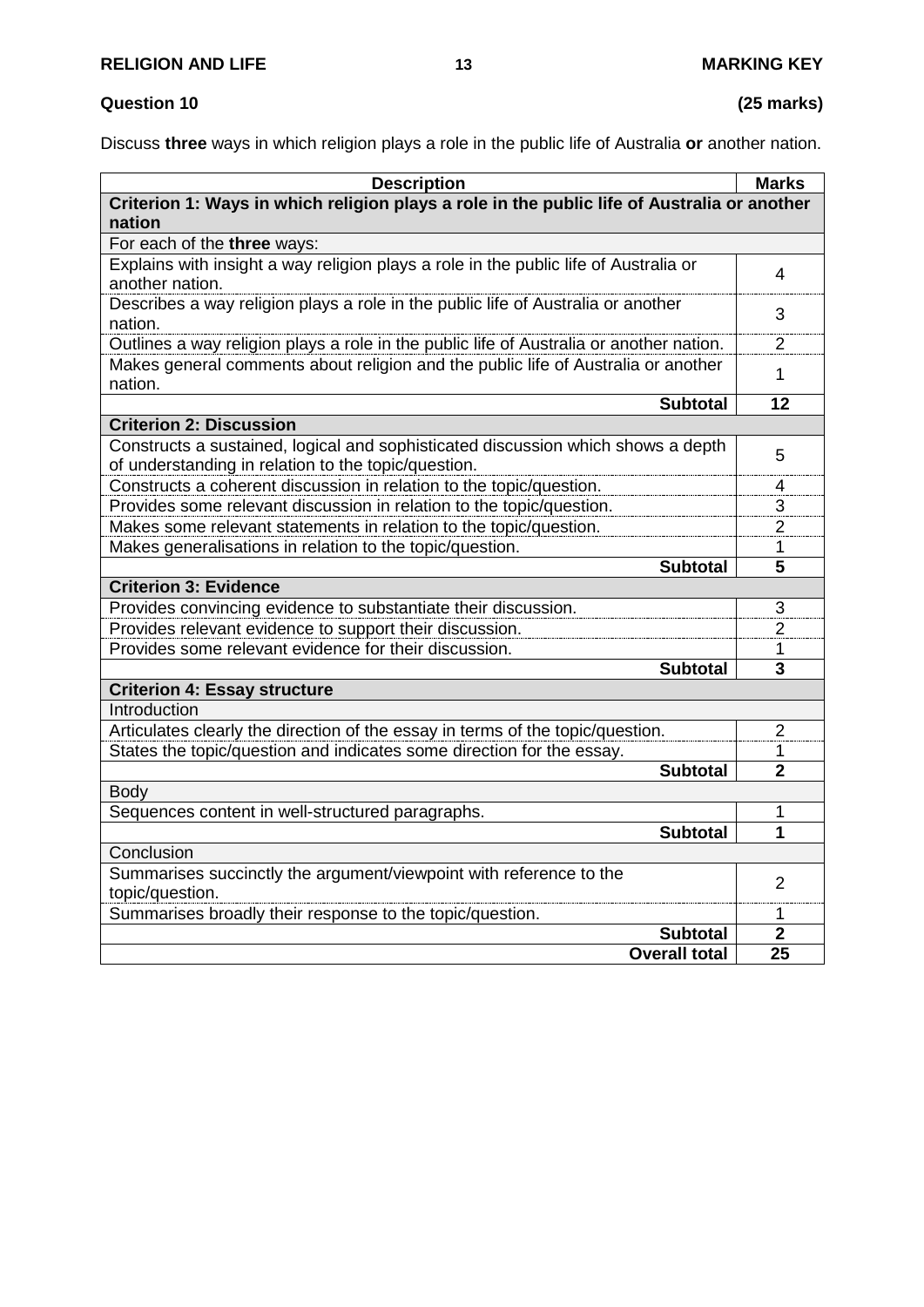### **ACKNOWLEDGEMENTS**

| Question 1(a)        | Information under 'Answers could include' from: Reid, S. (2014). Table 1.<br>Level of environmental concern by religion. Environmental concerns<br>among Christians and non-Christians. Pointers, 24(3), 11.<br>[Table data source: Australian National University].                                                                      |
|----------------------|-------------------------------------------------------------------------------------------------------------------------------------------------------------------------------------------------------------------------------------------------------------------------------------------------------------------------------------------|
| <b>Question 1(b)</b> | Information under 'Answers could include' from: Reid, S. (2014).<br>Willingness to make sacrifices to protect the environment. Environmental<br>concerns among Christians and non-Christians [Graph]. Pointers, 24(3),<br>13.                                                                                                             |
|                      | [Graph data source: Australian National University].                                                                                                                                                                                                                                                                                      |
| Question 1(c)        | Information under 'Answers could include' from:<br>Reid, S. (2014). Table 1. Level of environmental concern by religion.<br>Environmental concerns among Christians and non-Christians. Pointers,<br>$24(3)$ , 11.                                                                                                                        |
|                      | [Table data source: Australian National University].<br>Reid, S. (2014). Willingness to make sacrifices to protect the<br>environment. Environmental concerns among Christians and non-<br>Christians [Graph]. Pointers, 24(3), 13.<br>[Graph data source: Australian National University].                                               |
| Question 2(a-b)      | Text under 'Answers could include' adapted from: Sacks, J. (2016,<br>December 19). Hanukkah: The festival of religious freedom. Retrieved<br>December, 2016, from<br>www.abc.net.au/religion/articles/2016/12/19/4594782.htm                                                                                                              |
| Question 3(a-b)      | Text under 'Answers could include' adapted from: Abdel-Maguid, T. E., &<br>Abdel-Halim, E. (2015). The Qur'an and the development of rational<br>thinking. Retrieved April, 2017, from<br>www.ncbi.nlm.nih.gov/pmc/articles/PMC4374248/<br>Used under Creative Commons Attribution-NonCommercial-ShareAlike<br>3.0 Unported licence.      |
| Question 3(c)        | Text under 'Answers could include' adapted from: Smedes, T. A.<br>(Interviewer). (2012, November 14). Does theology have a method? An<br>interview with Paul Allen. Retrieved December, 2016, from<br>http://tasmedes.nl/does-theology-have-a-method-an-interview-with-paul-<br>allen/                                                    |
| Question 4(a)        | Text under 'Answers could include' adapted from: McGregor, C. (2015,<br>December 31). Usman Khawaja opens up about his Muslim faith and<br>cricket. Retrieved January, 2017, from<br>www.theaustralian.com.au/sport/opinion/usman-khawaja-opens-up-<br>about-his-muslim-faith-and-cricket/news-<br>story/dcfd5f86b990900caa0e86023f2cf14a |